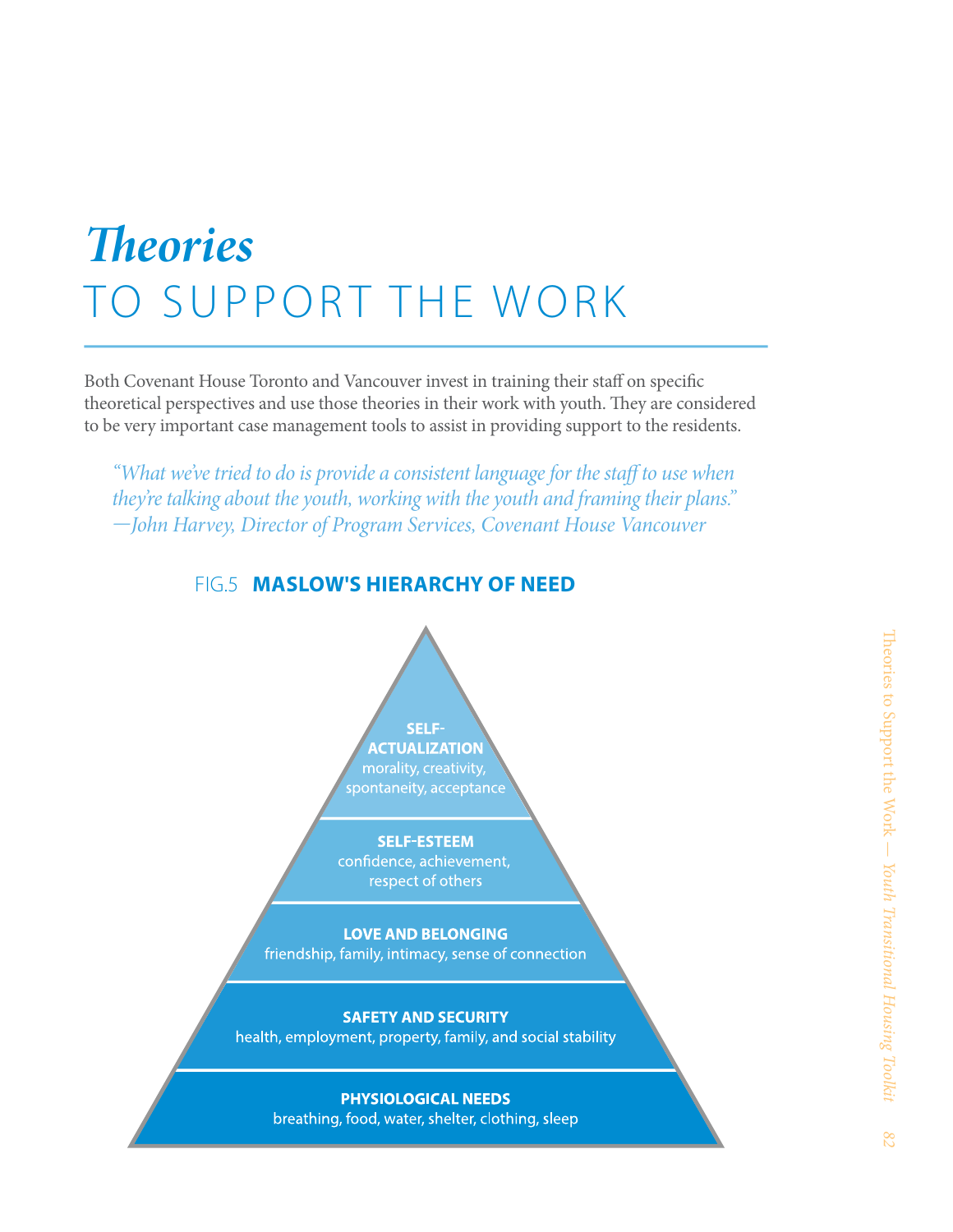This begins the moment a youth walks through the doors of the crisis/shelter program for the first time.

Beyond a basic intake, the first response is to ensure that the youth has something to eat, clothes to wear and is able to get some rest. Discussions and planning about next steps occur a couple days later after the immediate basic needs have been met.

The youth can stay in the crisis/shelter program and begin to develop a day plan that includes employment, education or addressing mental health or addictions issues. Moving into the Rights of Passage programs moves them further up Maslow's hierarchy by giving them more than just safety and security but also a sense of belonging. The life skills training and support provided by staff help them move through other stages as well.

The theories and approaches summarized here are some of the key theories used by one or both Covenant House locations in Canada. They are really the tip of the iceberg and a great many skills and theoretical perspectives are integrated into the work. Links to further reading are provided for those agencies that wish to delve deeper into understanding how they work.

The theories included are:

- » Attachment Theory
- » Stages of Change
- » Resiliency Theory
- » Motivational Interviewing
- » Trauma-Informed Care

*"All these theories are constantly interwoven with what we do. They are utilized and made applicable by the young person, by the situation that presents itself." —Julie Neubauer, Transitional Housing Manager, Covenant House Toronto*



Julie Neubauer, Transitional Housing Manager at Covenant House Toronto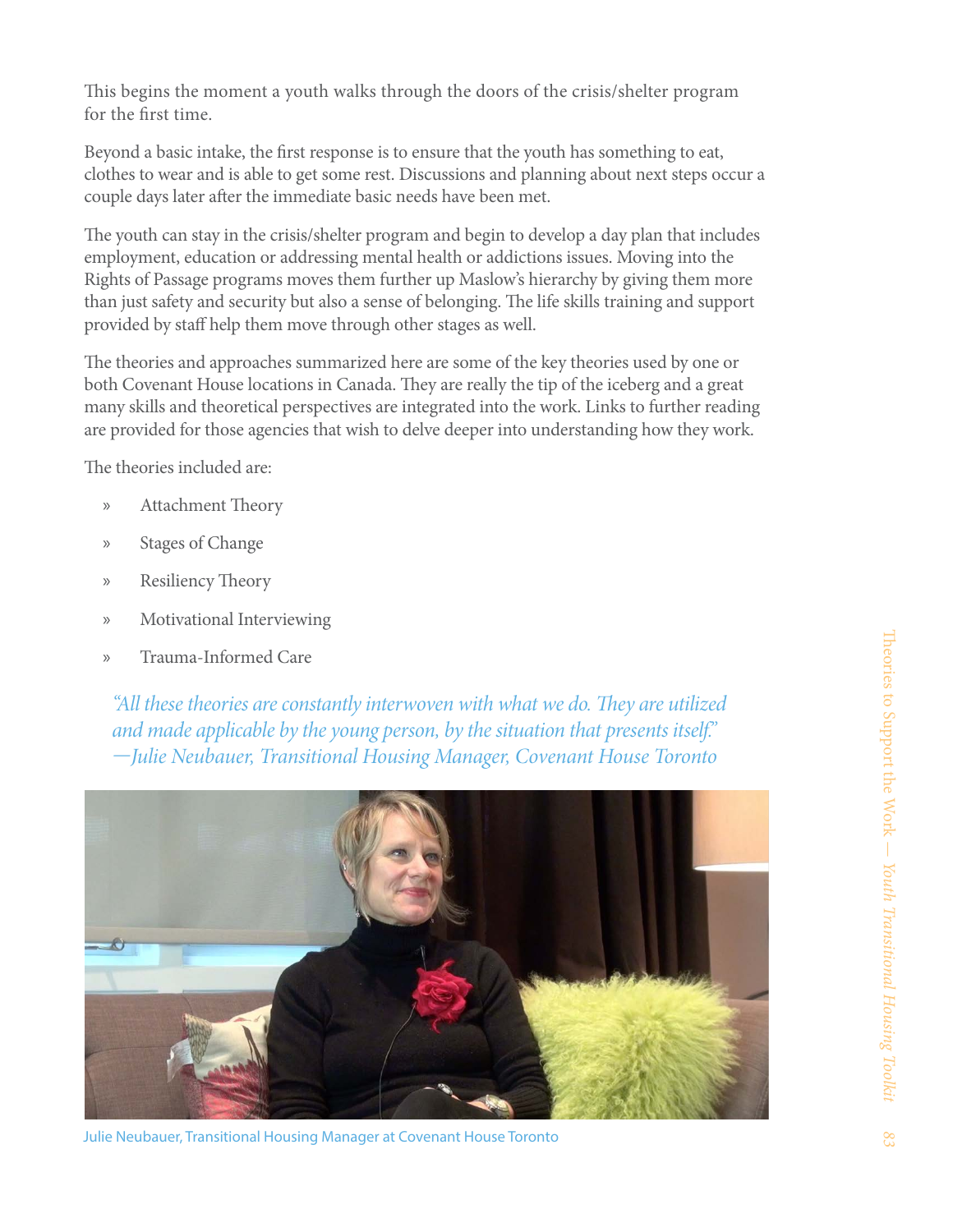# *Attachment Theory*

Attachment Theory is a means of understanding how early childhood development, especially in the first two years of life, determines how a child will interact with peers, adults and even future romantic partners, as they mature through adolescence and adulthood.

John Bowlby, the 'father of attachment theory' described attachment as a "lasting psychological connectedness between human beings" (Lees-Oakes, 2011).

*"Attachment theory is basically fostering positive relationships and helping youth to model relationship skills and social skills that they might have been exposed to in their home life. That really forms the basis of that relationship to the youth and understanding them and practicing empathy; to understand where they're coming from and allowing them to work out conflict in a healthy way and manage their relationships after they leave ROP." —Jennifer Morrison, Life Skills Worker, Covenant House Vancouver* 

There are several modes of attachment. Secure Attachment is considered positive while the other types of attachment (ambivalent, avoidance, disorganized) are all forms of insecure attachment and usually cause a variety of negative behaviours.



#### FIG.6 **ATTACHMENT THEORY**

high proximity seeking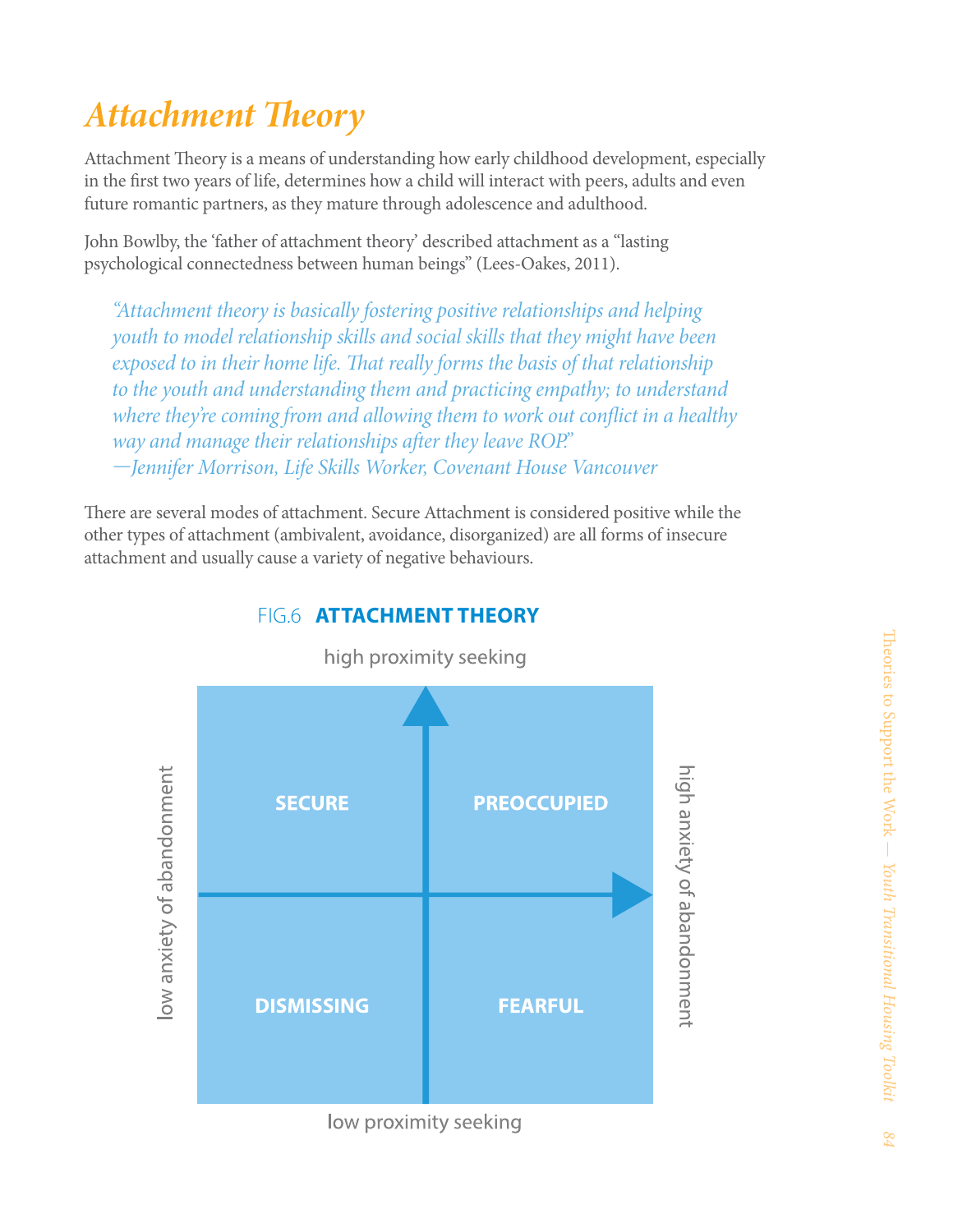- » **Secure Attachment**  a healthy attachment where the child knows a parent will respond appropriately, consistently and promptly to their needs. The child is able to separate from their parent but prefers their caregiver to a stranger and shows distress when left alone. As adults, those who have developed a secure attachment with their parents:
	- ȩ have trusting, lasting relationships as adults.
	- ȩ tend to have good self-esteem.
	- > are comfortable sharing feelings with partners and friends.
	- ȩ seek out social support.
- » **Ambivalent Attachment**  wherein the child does not view their parent as a secure base because the caregiver gives little or no response to a distressed child and discourages crying while encouraging independence. Children in this kind of relationship often feel anxious because their parent's behaviour and availability is inconsistent. As adults, those who have developed ambivalent attachment:
	- $\rightarrow$  are reluctant to become close to others.
	- ȩ worry that their partner does not love them.
	- become very distraught when a relationship ends.
- » **Avoidance attachment** is developed through inconsistency between appropriate and neglectful responses. The child does not seek comfort or contact from their parents and may in fact avoid them. The child does not respond well to affection, has low self-esteem and may act out negatively. As adults, those who developed avoidance attachment:
	- ȩ may have problems with intimacy.
	- ȩ invest little emotion in social and romantic relationships.
	- > are unable, or unwilling, to share thoughts and feelings with others.
	- $\rightarrow$  are self-critical, insecure and feel they are going to be rejected.
	- <sup>3</sup> may act clingy and overly dependent with partners, friends or in other relationships.
- » **Disorganized Attachment** is often generated by abuse (of any kind) towards the child. The caregiver may be frightened themselves or exhibit frightening behaviour. They may be very withdrawn, negative; there are communication errors and maltreatment. There may be role confusion where the child takes on roles that are typically associated with the caregiver (they take care of an alcoholic parent for example). As adults, those who developed disorganized attachment:
	- ȩ may exhibit chaotic or explosive behaviour.
	- ȩ they may be seen as insensitive.
	- ȩ they will have struggles with trust while also seeking security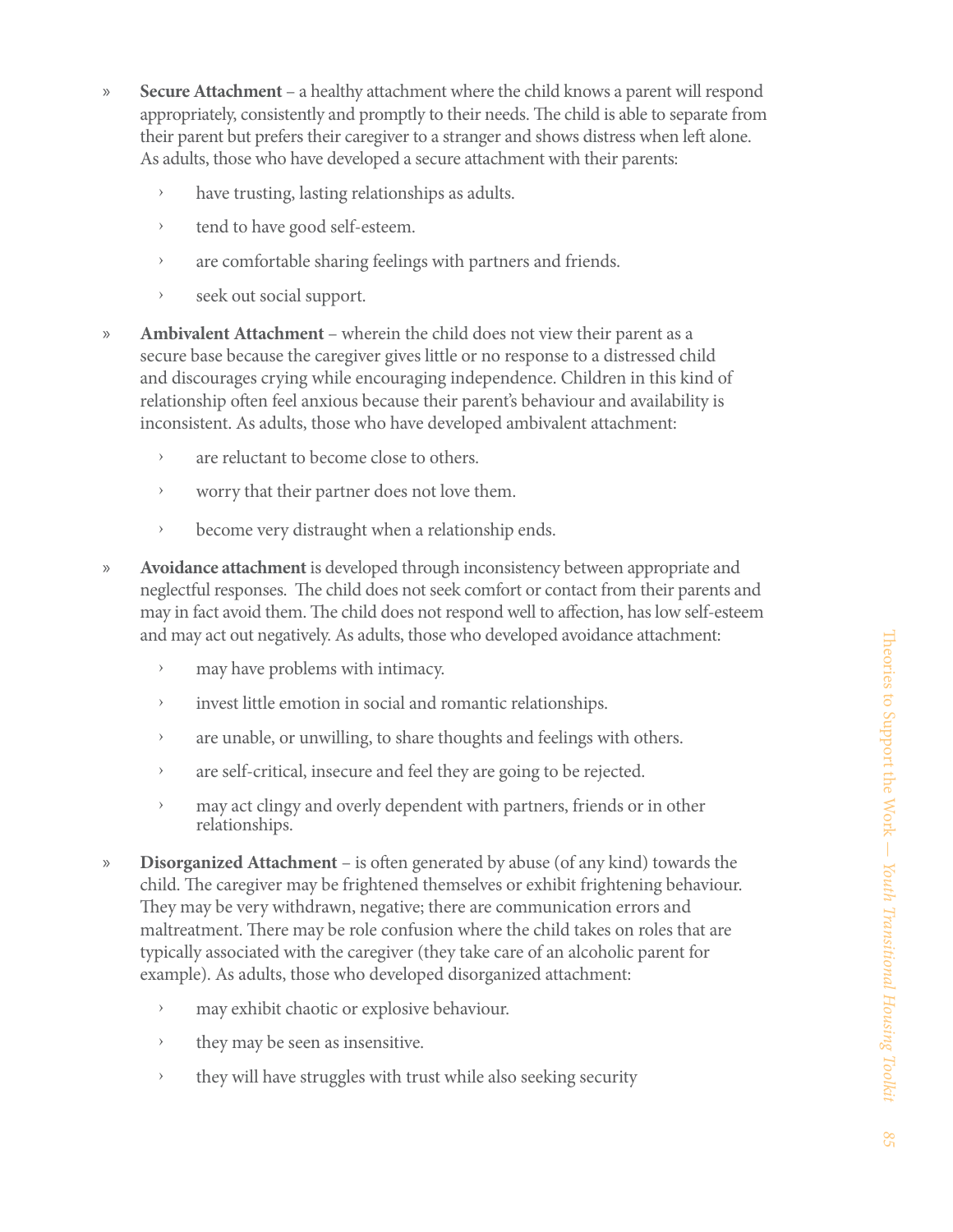- > may in turn be abusive themselves.
- > may find it difficult to maintain solid relationships.
- » **Reactive Attachment**  tends to indicate even more abuse or neglect. The parentalchild relationship is extremely unattached and malfunctioning. As adults, those who developed reactive attachment:
	- ȩ Cannot establish positive relationships
	- ȩ May be misdiagnosed with mental health issues

Covenant House uses Attachment Theory as a basis for developing a working relationship with youth. They feel that understanding what type of attachment a youth has will allow them to improve their working relationship with that youth by better understanding the specific behaviours a youth exhibits.

At Covenant House Vancouver, a discussion of Attachment Theory forms part of the initial meetings between a youth and their Case Manager. The policy on Change of Case Managers states "CHV follows the principles of Attachment Theory. Where possible, youth are encouraged to resolve conflict when it occurs. This conflict resolution better equips youth to handle stressful situations by empowering them, ultimately increasing their independent living skills. Attachment Theory advocates that a strong alignment be established between youth and their supports."

By teaching youth about Attachment Theory it lets youth know that conflict is normal and helps them understand how to resolve it. When a conflict arises between the Case Manager and the youth (or a conflict with any other staff) the young person will hopefully be better prepared to deal with it in a healthy way.

*"A lot of these young people have an unsecure attachment style which can explain a lot of the things that we see in our day-to-day work and it really teaches our staff to be curious about behaviour. So [asking ourselves] what is the meaning behind this behaviour? Not, 'this kid swore at me I need to discharge him' but 'what is this youth telling me through this behaviour'. [This] has been very helpful for staff in terms of crisis management and conflict resolution." —Chelsea Minhas, Manager, Rights of Passage, Covenant House Vancouver*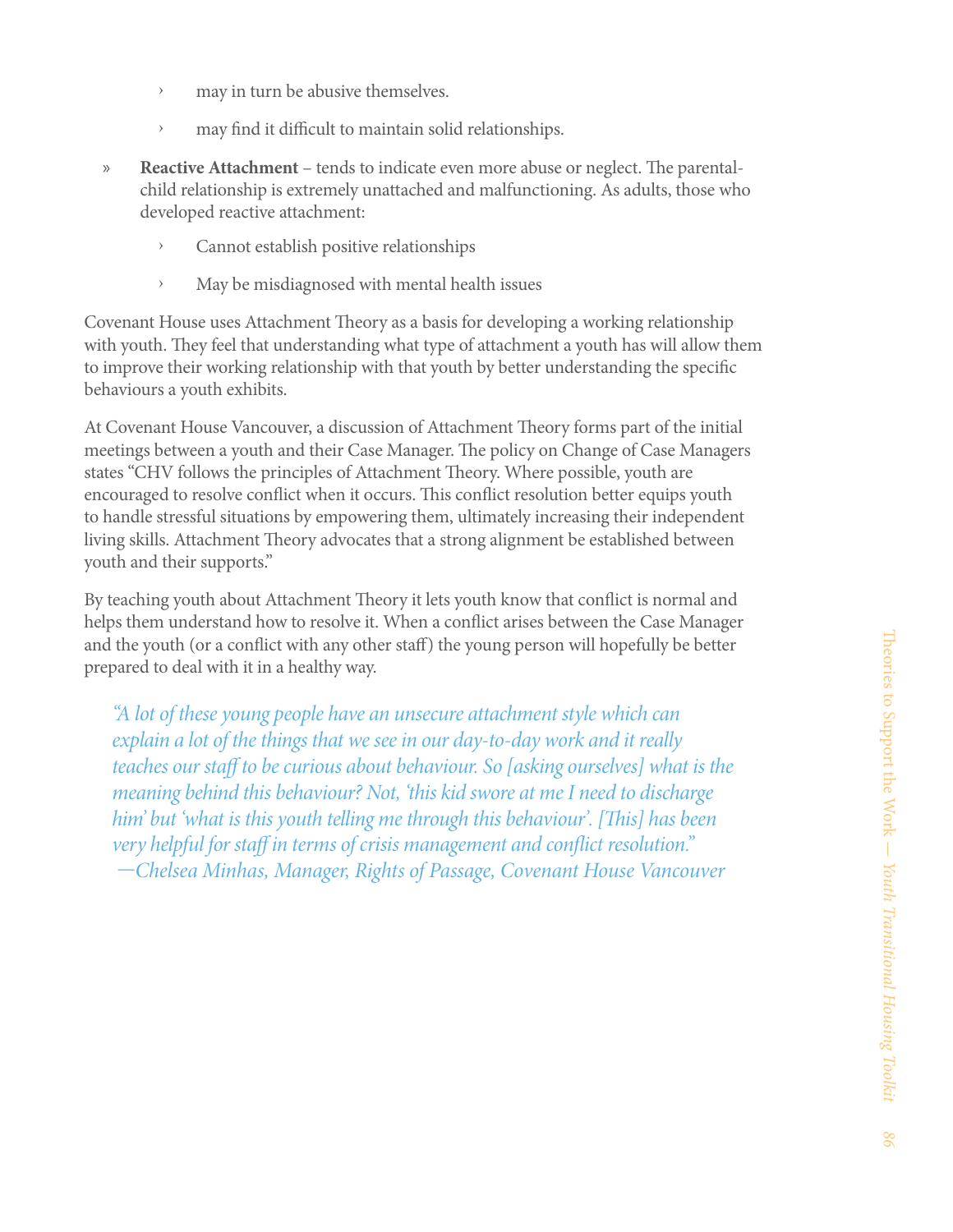**"So [asking ourselves] what is the** *meaning* **behind this** *behaviour***? Not, 'this kid swore at me I need to discharge him' but** *'what is this youth telling me through this behaviour'.***"**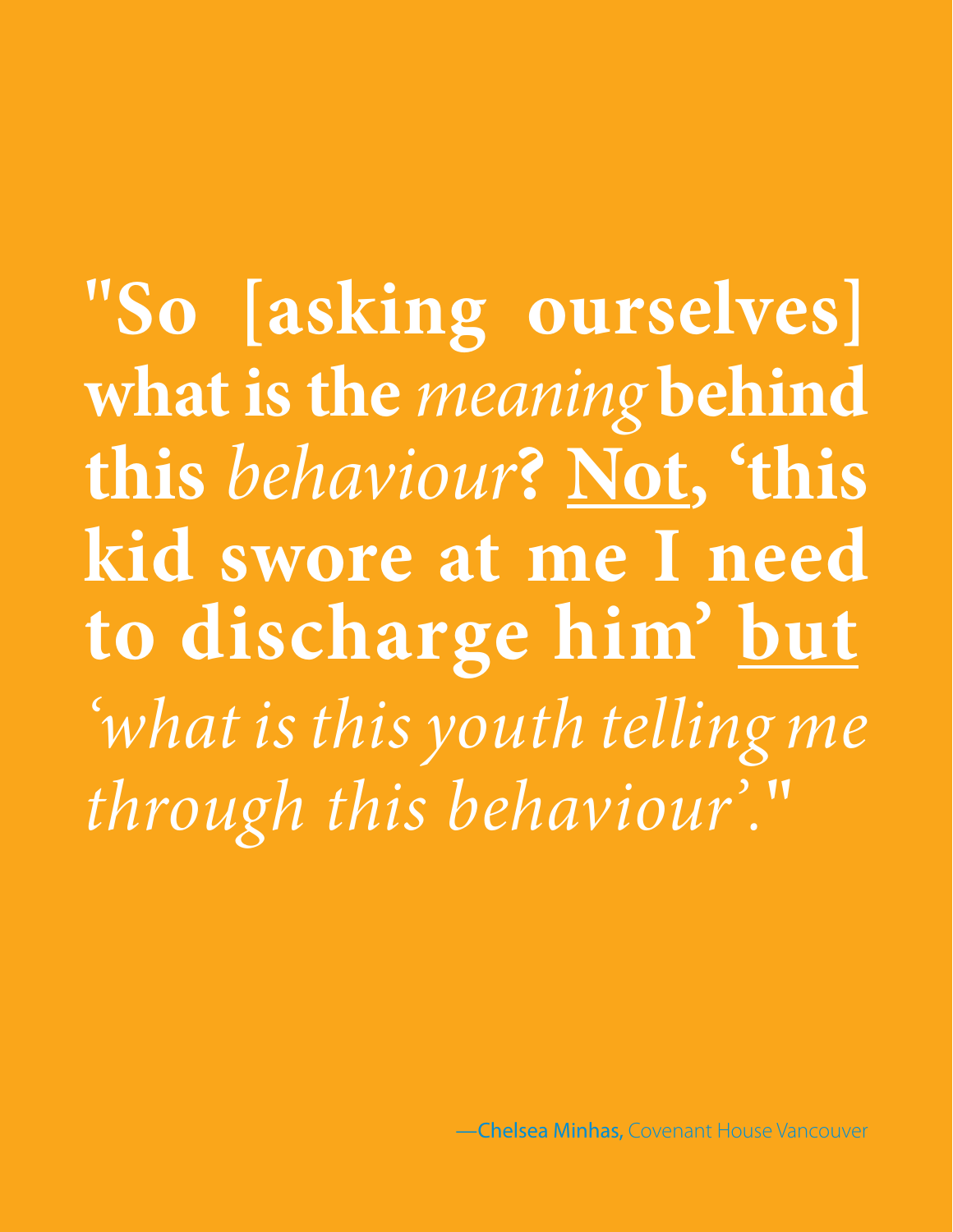### *Stages of Change*

Stages of Change, also known as the "transtheoretical model" is a means of examining the various stages that someone goes through while dealing with an addiction and working to change their addictive behaviour. The originators of the theory James Prochaska and Carlo DiClemente also identify 10 processes of change, which are used throughout the stages.



Most people who are trying to end an addiction or change a specific behaviour go through the various steps in the Stages of Change model many times before they are able to successfully end their addictive behavior. Obviously, the young person may not know about or understand the model himself or herself, but the staff use it to help evaluate an individual's readiness for change, so that appropriate interventions are used as effectively as possible. Prochaska and DiClemente (1992) state, "we have determined that efficient self-change depends on doing the right things (processes) at the right time (stages)".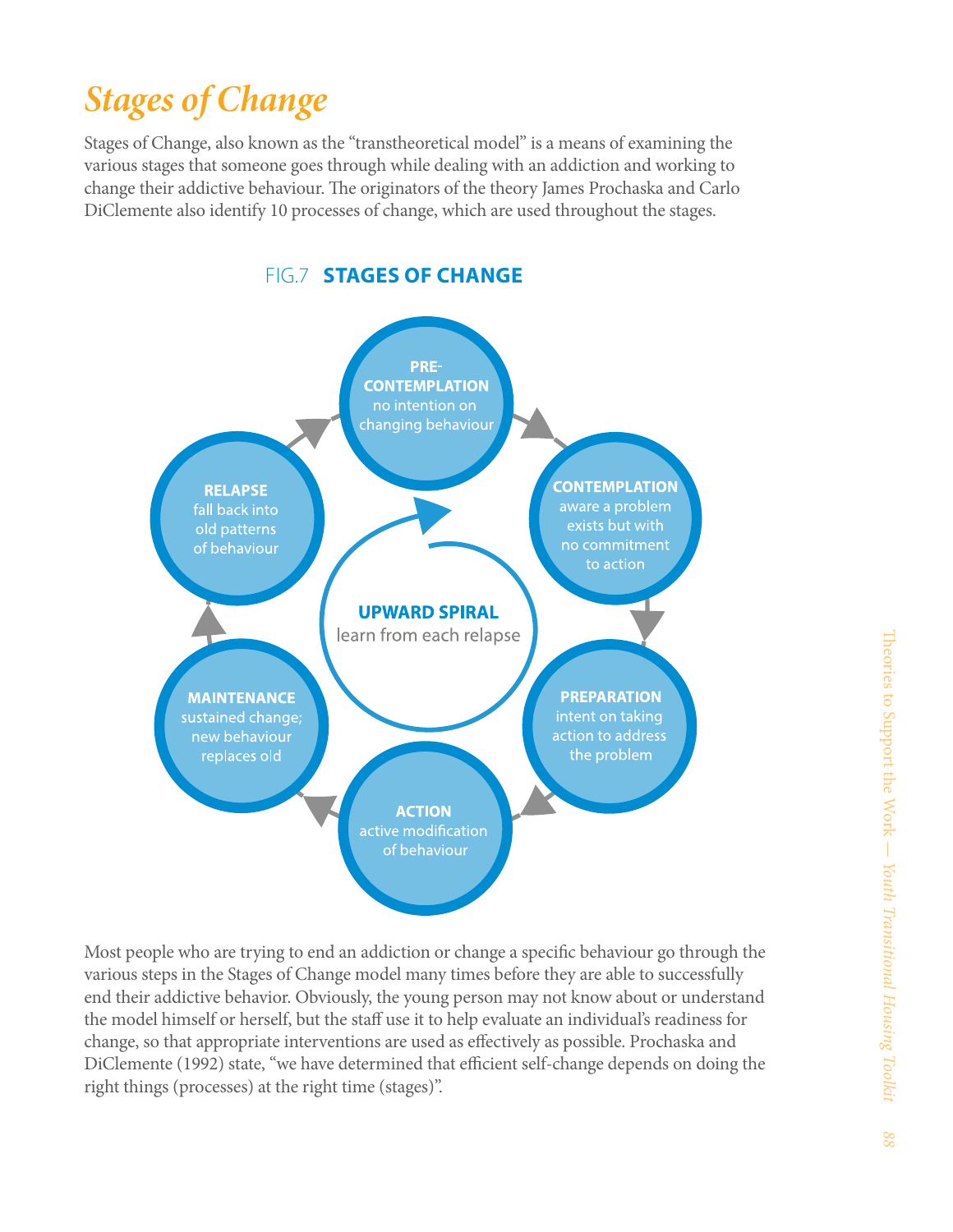*"So the pre-contemplative is when a youth is not quite ready to come forward and have insight about their addiction. So our goal there is to give them as much information as possible, around addiction services and discussion around—'This is the behaviour we're seeing is going on.' Contemplative, we're starting to see them [say], 'Ok, maybe I do have an addiction issue' and at that point we start saying 'Are you ready to get connected to work on these issues?' Move into Action, and then Maintenance and then we see the Termination. Any time within there we can see a relapse, so we're always watching out for that. The youth here, when we work with them we can definitely see when there's some struggles going on. Our goal is to get that relationship going in order for them to come to us saying, 'I'm struggling right now.' And then we work on, 'Well what do you need?' Most of the time some of the youth already have the connections, but they've disengaged, so it's just getting those connections back." —Lisa Ronaldson, Case Manager, Covenant House Vancouver*

Both locations embed their evaluation methods in this theoretical approach. The Outcomes Star and The Youth Engagement Scale [\(discussed in the Evaluation chapter\)](http://www.homelesshub.ca/toolkit/chapter/evaluation-and-measuring-progress) tie in this theory to the way in which a youth's progress is measured. This means that program milestones, youth engagement markers and other indicators of success are not based only in the need for evaluation measures but in a concept that explains and elaborates upon a youth's behaviour. It allows staff to more fully understand why a youth does something, what that behaviour would look like at each stage and to guide the youth in a more positive direction.

While the youth themselves may not always be aware of the theoretical models being used, they are impacted by them. In talking about relationships with staff Kevin says

*"For me, I don't really have too many people out here, and just having someone that I could look up to, someone who understands some of my life experiences, and yeah, obviously judgment is the biggest thing. Like, you know, staff that [says] 'Hey, you know what, you made a mistake, that's fine. We're not here to judge you, we're just here to help you'."* 

*—"Kevin", 26, former ROP participant, Covenant House Vancouver*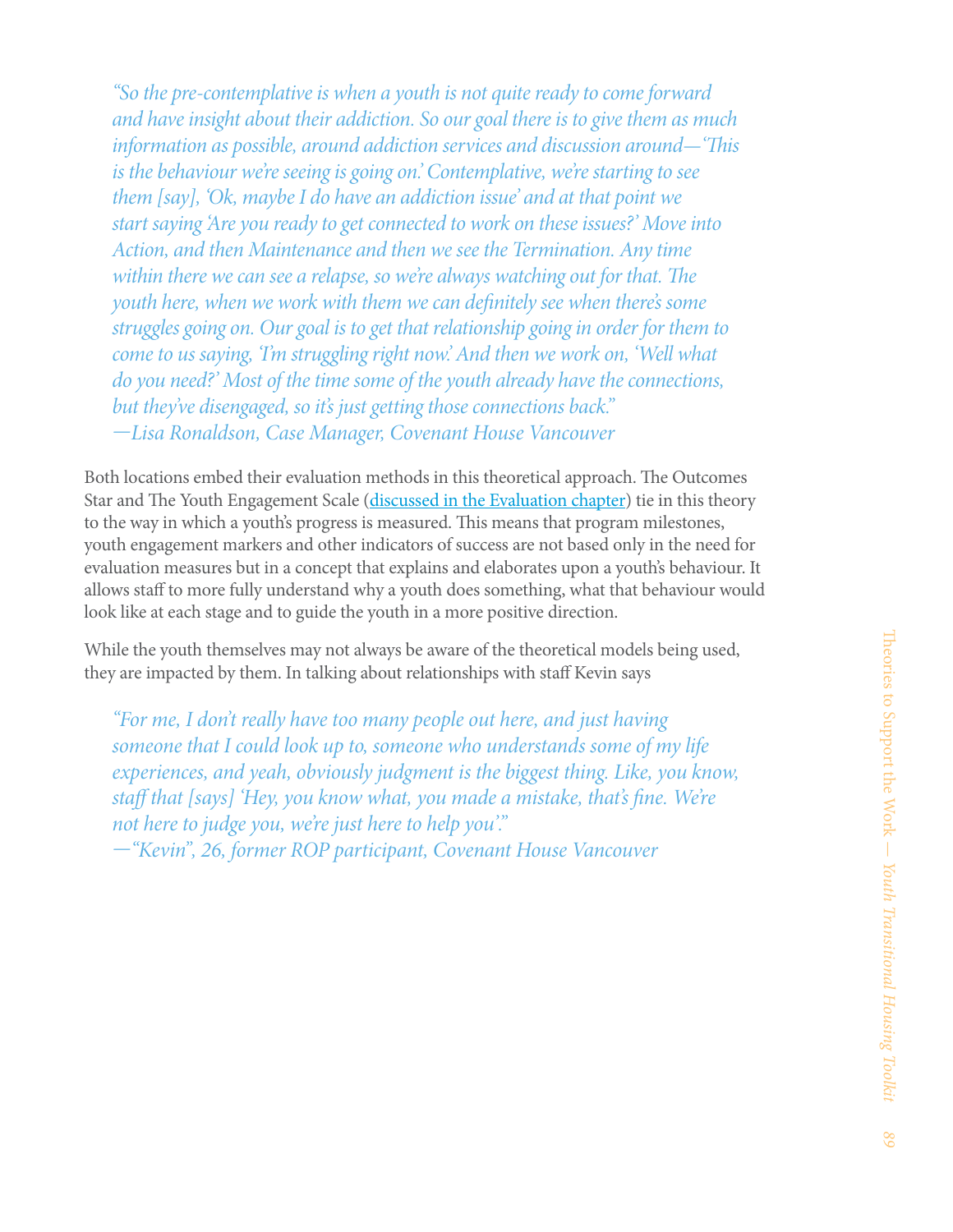**"For me, I don't really have too many people out here, and just having**  *someone* **that I could look up to, someone who**  *understands* **some of my**  *life experiences...***"** 

*—"Kevin", former participant, ROP Vancouver*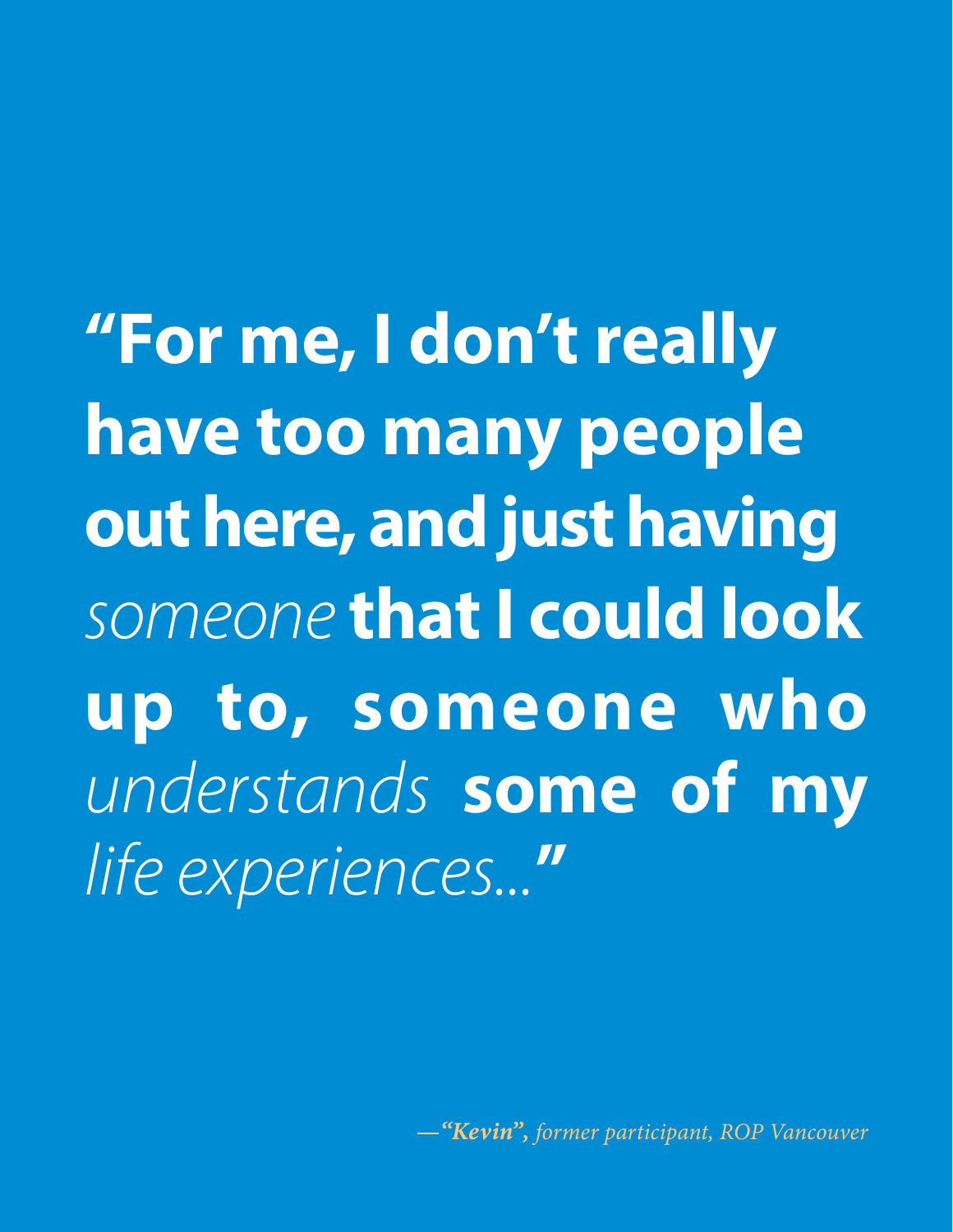## *Resiliency Theory*

Covenant House Toronto uses a model for building resiliency that was created by Dr. Kenneth Ginsburg, Director of Health Services at Covenant House Pennsylvania and an adolescent medicine specialist. His evidence-based model uses the principles of Covenant House to help staff manage relationships with youth.

*"In terms of our philosophies around how we feel it's best to work with youth I think one of the things that we've really focused on is resiliency. We've done a lot of training with our staff around a resiliency model that we've tried to infuse in every piece of our program. [It] starts at the point that the youth comes to ask for help, through to when they leave our programs. You know, these kids come with lots of deficits, based on the experiences that they've had and the lack of opportunity that they've had. So, for both the youth and my staff it's really important that we try to shift our focus and focus on what the youth do well. And they do have strengths and they are very, very resilient when you look at the kinds of experiences they've had. It's just up to us to really shine a light on that and both for the staff and for the young person so that they can see that they've got things to build on and a place to move to." —Carol Howes, Director of Program Services, Covenant House Toronto*

CHT's website explains that [Dr. Ginsburg's model uses "Seven Cs" of resiliency](http://www.covenanthousetoronto.ca/homeless-youth/Fostering-Resiliency):

**Confidence** - Kids need to recognize their strengths, so they can develop the confidence to find their place in the world, think creatively and recover from setbacks.

**Competence** - When we notice what young people are doing well and we give them opportunities to develop skills, they feel competent. When we don't allow them to recover from mistakes themselves, we undermine their sense of competence.

**Connection** - Feeling connected is the single most important factor in overcoming challenges. Other people, schools and community groups give youth the validation and confidence to pursue their goals.

**Character** - Kids need clear guidance on right and wrong. They must learn to live with integrity.

**Contribution** - When youth contribute to the well-being of others, they receive gratitude instead of condemnation. Kids discover that it feels good to contribute to others and they are more likely to ask for help without fear or shame.

**Coping** - Young people who have developed a range of healthy coping skills will not turn to higher risk "quick fixes" like drugs or self-harm.

**Control** - When youth understand that privileges and freedom gradually increase as they demonstrate responsibility, they learn to make better choices.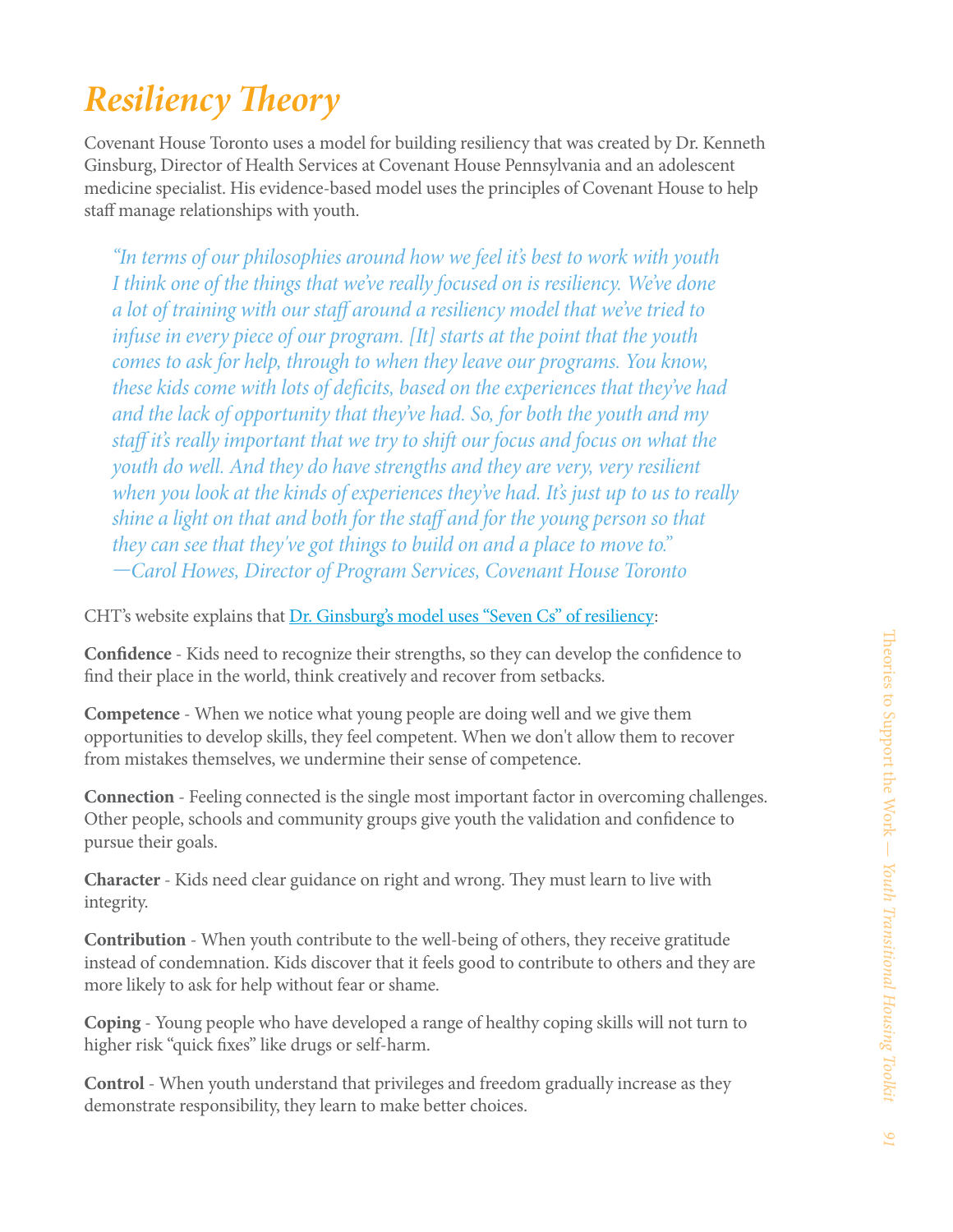

Stacey Rees, Life Skills Coordinator at Covenant House Toronto.

*"The thing with resiliency…is that is has to be something real. So it's not just being a cheerleader and saying 'yeah, yeah, you're doing great, rah rah rah. It's about real stuff that they're accomplishing and building their self-esteem and confidence by what they're doing and having them reflect on it" —Stacey Rees, Life Skills Coordinator, Covenant House Toronto*

#### *Motivational Interviewing*

Motivational Interviewing (MI) is a style of working with a client that focuses on allowing the client to direct the change rather than telling the client what they need to do. It is about having a conversation about change. MI is considered to be an evidence-based practice that has proven to be successful. It is usually considered to be "a person-centered, goal-oriented, guiding method to enhance motivation to change" ([t3 website](http://www.center4si.com/training/)).

In a [video interview](http://www.youtube.com/watch?v=wepwlY-YsXs) by Mark Howarth from Invisible People, Ken Kraybill from t3 (think. teach. transform) says "we must try to have a conversation that draws out from the person what their own needs/desires are, what kind of life they really want to have, how that's dissonant from the life they're living. Not to guilt trip them but to just to help them shine a light on it".

In MI the goal is to work with the client in a partnership rather than the case worker seeing themself as the expert. It includes meeting the client "where they are at" (also a key component of harm reduction) and recognizing that a client brings many strengths to the table. Helping the client recognize their own abilities and therefore the opportunity to make choices for themselves is a key component of motivational interviewing.

At Covenant House, staff use motivational interviewing techniques when working with youth, particularly in the development of case plans. Creating the plan **with** rather than **for** a youth means more buy-in from the youth and therefore a greater likelihood of success.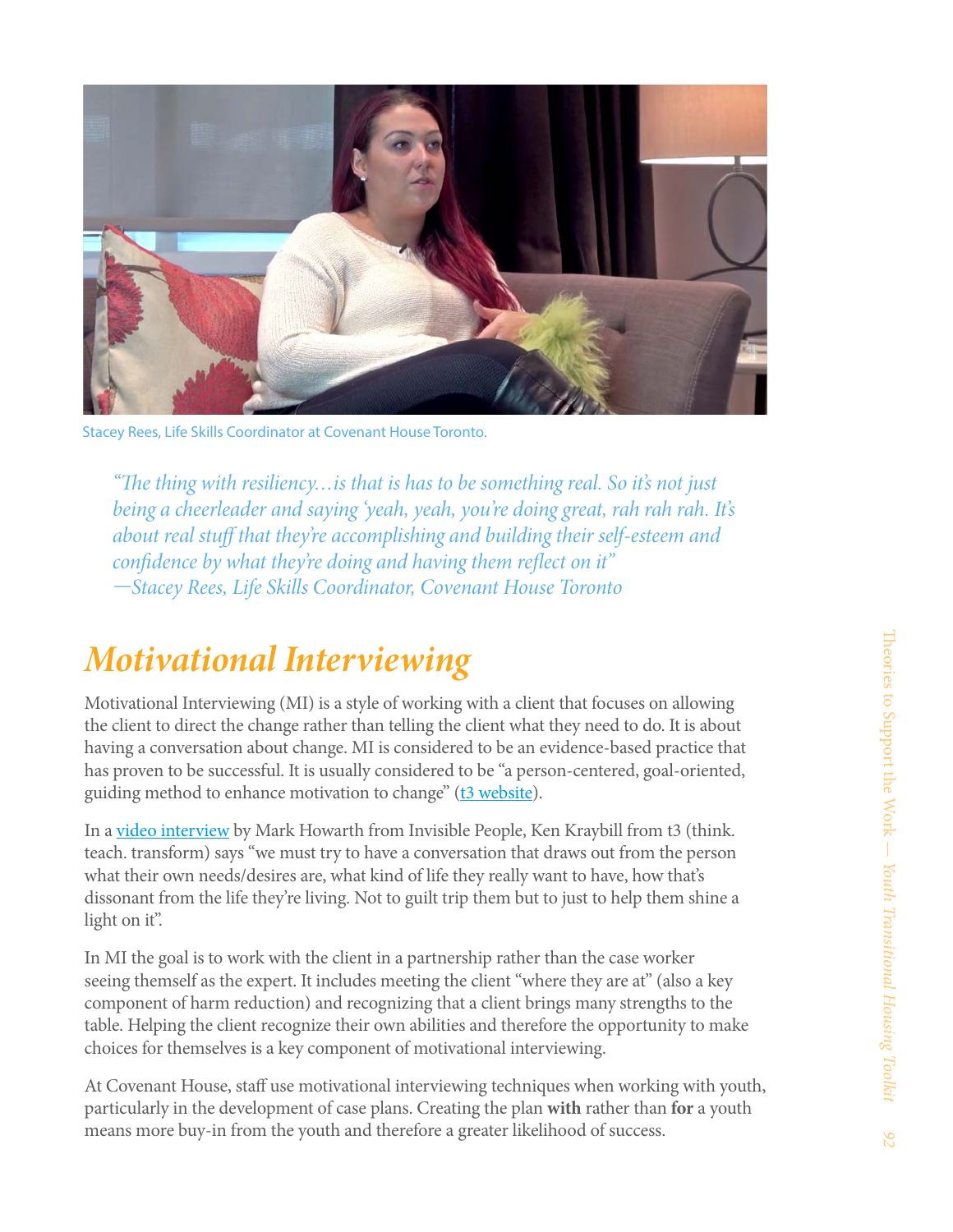### *Trauma-Informed Care*

As mentioned in the Covenant House Toronto and Vancouver Overview section many of the youth involved in the two agencies have experienced extensive trauma, which in many cases led to their homelessness. Almost 3/4 have fled physical, emotional and/ or sexual abuse or been kicked out of their home, about half have mental health or addictions issues and about 1/3 have been engaged in sex trade work. Homeless youth also experience a high level of violence – physical and sexual – during their homelessness. Additionally, a number of homeless youth have been through the child welfare and/or corrections systems. Even when someone has not directly had a traumatic background, research is emerging that shows the experience of homelessness itself can be considered traumatic (Goodman et al., 1991; Hopper et al., 2010; Bartella, 2011; National Alliance to End Homelessness, 2012; New City Initiative, 2014).

All of these experiences mean that staff and volunteers working with this population need to develop and implement trauma-informed services to provide the best support possible for their clients. According to SAMSHA "A program, organization, or system that is trauma-informed realizes the widespread impact of trauma and understands potential paths for healing; recognizes the signs and symptoms of trauma in staff, clients, and others involved with the system; and responds by fully integrating knowledge about trauma into policies, procedures, practices, and settings" (SAMHSA, 2014).

*"At ROP, and at Covenant House in general, we realize that the young people that are coming to our door have often times histories and experienced journeys that they've experienced some trauma. The reality of having to experience homelessness or under-housing, in and of itself, is a traumatic experience. I think in really basic form we try to exercise being trauma-informed in realizing that the people we are blessed to interact with might have some experiences with trauma. That awareness, in and of itself, I think grants the opportunity for us to pause [and] to consider the person that we're sharing space with is bringing a lot to the table. That this step that they're taking to share a space with us is huge, and is significant, and we need to honour and work from that place. The behaviours that we might see are grounded in a really, really positive and effective coping from what they've experienced. So just appreciating that." —Dillon Dodson, Team Leader, Covenant House Toronto*

Like Motivational Interviewing, a key component of trauma-informed services is to "meet people where they are at." It also involves recognizing that often the very work aimed at helping people tends to re-traumatize them. Creating a case management system that avoids someone having to continually tell their story is helpful. Providing a space that is structured and secure yet flexible, allowing for input from the affected individual, providing opportunities for the development of safe and trusting relationships and recognizing that "one-size-does-not-fit-all" are keys to developing trauma-informed services.